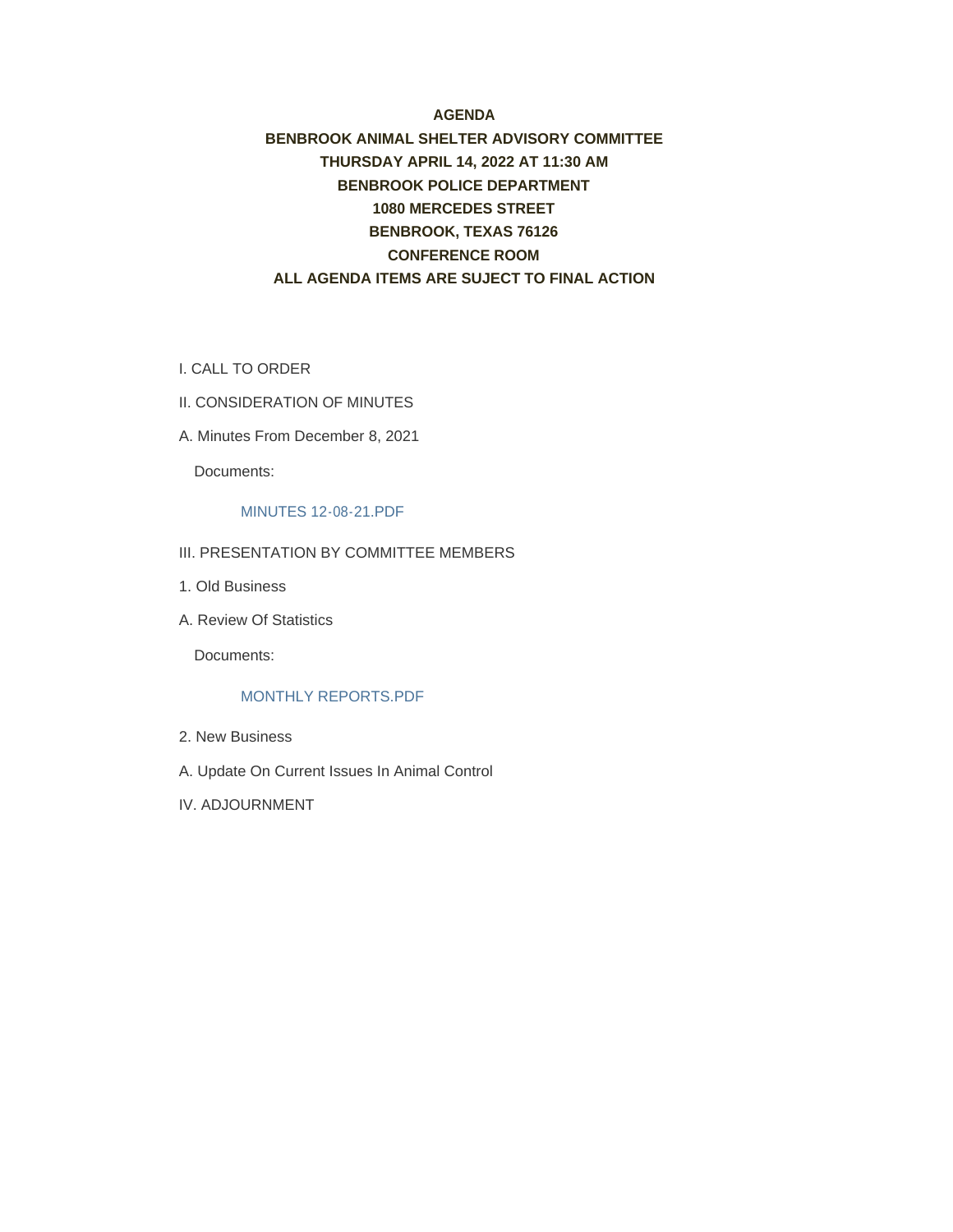#### **Benbrook Animal Shelter Advisory Committee Meeting Minutes December 08, 2021**

The regular meeting of the Benbrook Animal Control Advisory Committee was held on December 08, 2021 at 12:30 PM at the Benbrook Police Department Municipal Courtroom, located at 1080 Mercedes. The following members attended:

Members Present

Rhonda Daniels, DVM Jennifer Sharp, Animal Control Officer Caroline Lausch, 4-PAWS David Babcock, Police Chief

Others Present Michael Mullinax, Police Commander Quintin Bryant, Animal Control Officer Ursula Olson, 4-PAWS

#### **I. CALL TO ORDER**

Dr. Daniels called the meeting to order at 12:30 PM.

#### **II. CONSIDERATION OF MINUTES**

Minutes of the August 11, 2021 meeting were reviewed and approved unanimously.

#### **III. PRESENTATIONS BY COMMITTEE MEMBERS**

- a. Animal Control statistics from August 2021 to November 2021 were reviewed.
- b. ACO Sharp introduced recently hired ACO Bryant.
- c. ACO Sharp provided an update on current issues in animal control.

1. There is a large black dog running loose in and around the Westpark neighborhood that has attracted a lot of attention on social media. The dog is not aggressive. This has been unresolved for several days due to the dog consistently running away.

2. ACO has picked up a few sick raccoons in the Westpark neighborhood over the past couple weeks.

3. Chief Babcock saw a recent news article indicating a skunk in North Fort Worth tested positive for rabies.

d. ACO Sharp solicited input from committee members for ideas of topics related to animal issues for the bi-monthly city newsletter.

Dr. Daniels advised her office receives monthly mailings from a few different publications with information that would be suitable. ACO Sharp will visit occasionally so these can be shared.

#### **IV. OTHER BUSINESS**

There was no additional business.

### **V. ADJOURNMENT**

The meeting adjourned at 12:37 PM.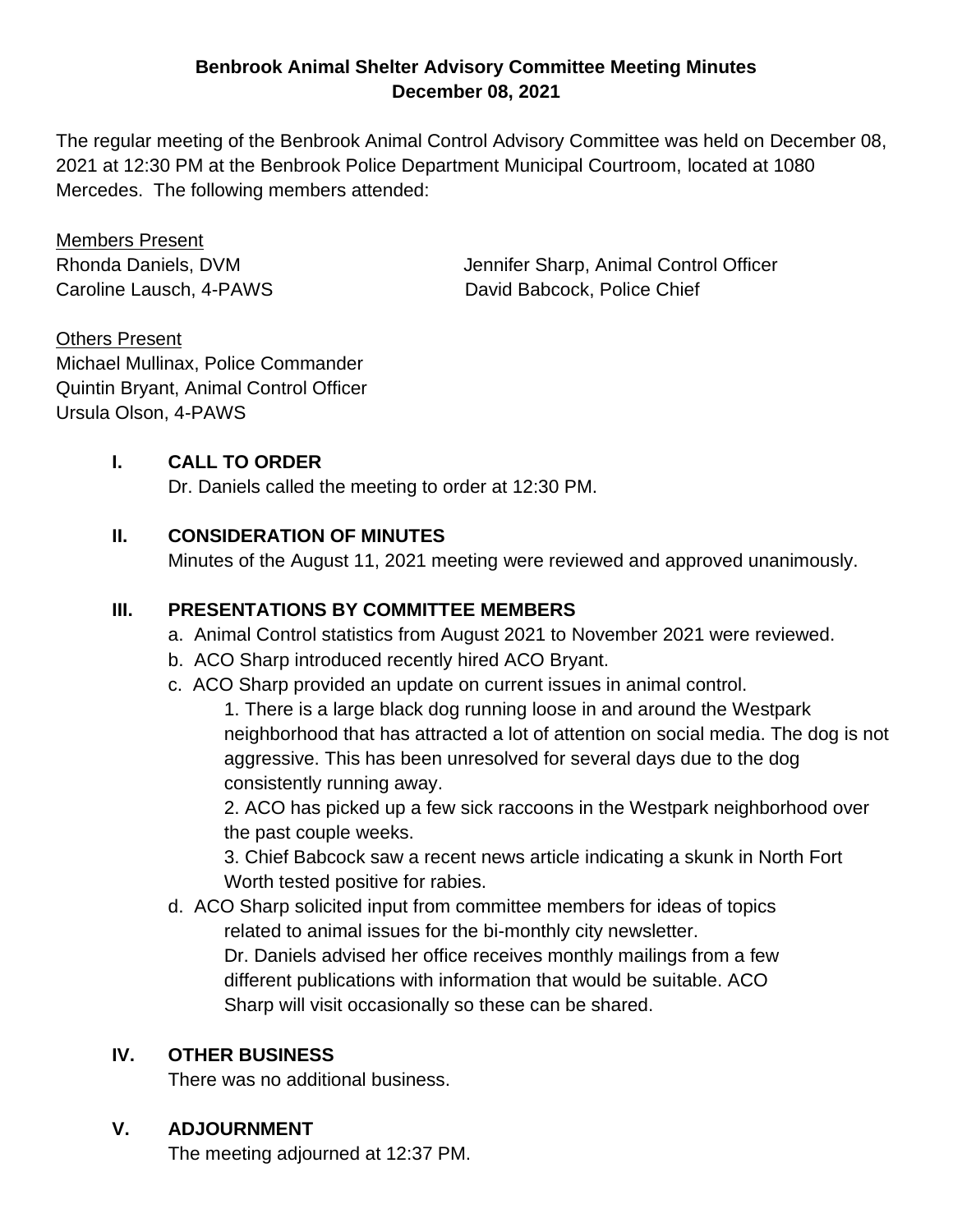# Monthly Report for: December 2021

| Calls Made: 404                                                                                               |                                             | Miles Driven: 587 |                                                                                                                                   | Citations Issued: 0 |  |
|---------------------------------------------------------------------------------------------------------------|---------------------------------------------|-------------------|-----------------------------------------------------------------------------------------------------------------------------------|---------------------|--|
| Live Animals Picked Up<br>Dogs: 31                                                                            | Cats: Domestic: 3                           | Feral: 0          | Other: 32                                                                                                                         | Total: 66           |  |
| Dead Animals Picked Up<br>Dogs: $1$                                                                           | Cats: 1                                     |                   | Other: 4                                                                                                                          | Total: 6            |  |
| <b>Animals Sent to Rescue</b><br>Dogs: $1$                                                                    | Cats: 2                                     |                   | Other: 0                                                                                                                          | Total: 3            |  |
| Animals Released to Owner<br>Dogs: 11                                                                         | Cats: Domestic: 1                           | Feral: 0          | Other: 0                                                                                                                          | Total: 12           |  |
| <b>Animals Euthanized</b><br>Dogs: 7                                                                          | Cats: Domestic: 0                           | Feral: 0          | Other: 8                                                                                                                          | Total: 15           |  |
| Dogs Adopted by 4Paws<br>Dogs: $12$                                                                           |                                             |                   |                                                                                                                                   | Total: 12           |  |
| Rabies Testing at FWACC<br>Dogs: $0$                                                                          | Cats: Domestic: 1                           | Feral: 0          | Other: 0                                                                                                                          | Total: 1            |  |
| <b>Bite Cases Worked</b><br>Dogs: 3                                                                           | Cats: Domestic: 1                           | Feral: 0          | Other: 0                                                                                                                          | Total: 4            |  |
| <b>Animals Quarantined</b><br>Dogs: $0$                                                                       | Cats: Domestic: 0                           | Feral: 0          | Other: 0                                                                                                                          | Total: 0            |  |
| Dogs in Shelter at End of Month = $9$                                                                         | 4Paws Dogs in Shelter at End of Month $= 7$ |                   | Cats in Shelter at End of Month $= 2$                                                                                             |                     |  |
| Daily Average of Dogs in Shelter $= 9.8$<br># of Days at Full Capacity = $0$<br># of Days Over Capacity = $0$ |                                             |                   | # of Dogs left from November 2021 = 9<br># of 4Paws Dogs left from November $2021 = 3$<br># of Cats left from November 2021 = $2$ |                     |  |
| # Of Calls per District<br>$51 = 59$<br>$52 = 45$<br>$53 = 14$<br>$54 = 4$<br>$55 = 29$                       |                                             |                   |                                                                                                                                   |                     |  |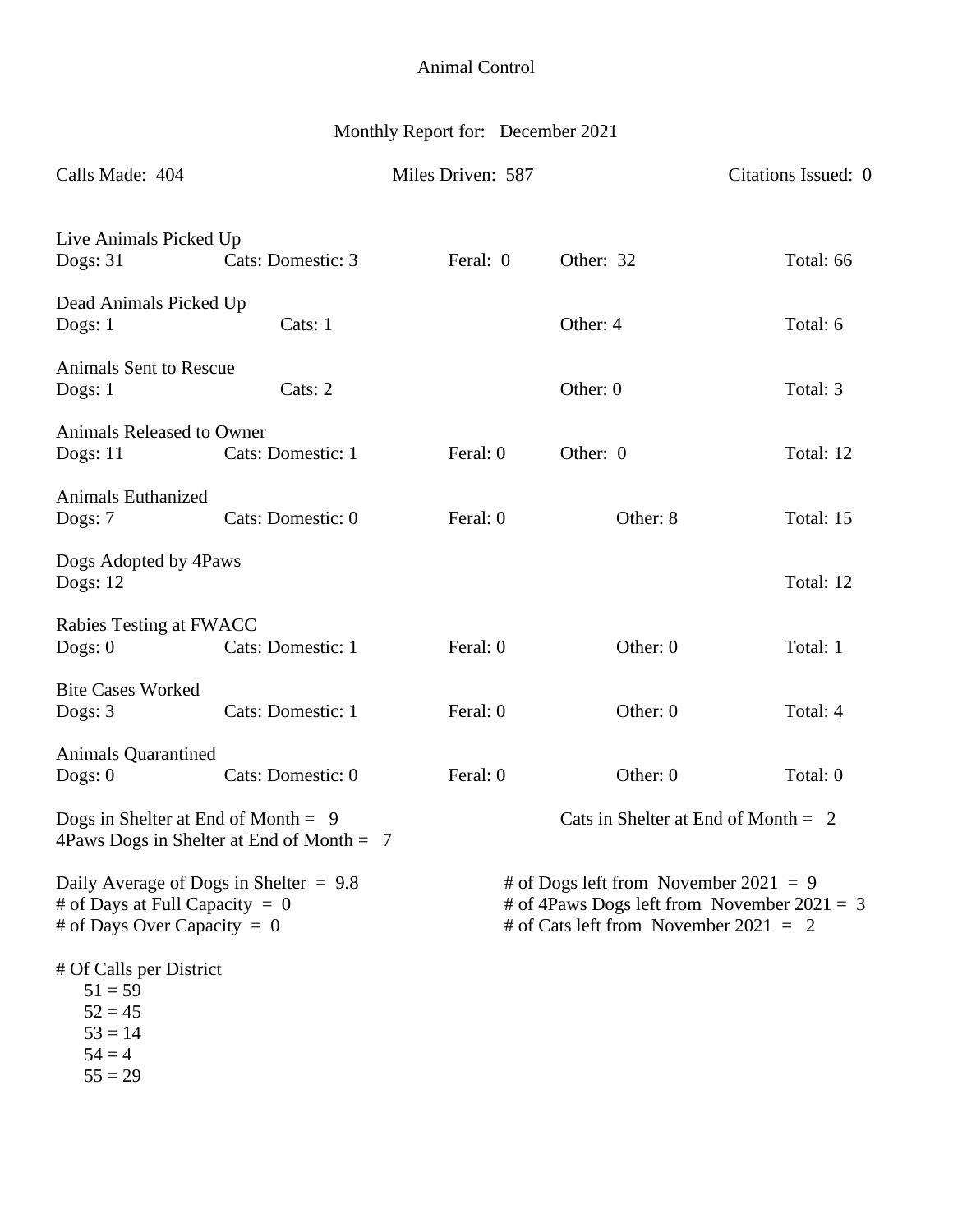# Monthly Report for: January 2022

| Calls Made: 475                                                                                               |                   | Miles Driven: 378 |                                                                                                                                   | Citations Issued: 0                   |  |
|---------------------------------------------------------------------------------------------------------------|-------------------|-------------------|-----------------------------------------------------------------------------------------------------------------------------------|---------------------------------------|--|
| Live Animals Picked Up<br>Dogs: 31                                                                            | Cats: Domestic: 3 | Feral: 4          | Other: 13                                                                                                                         | Total: 51                             |  |
| Dead Animals Picked Up<br>Dogs: $2$                                                                           | Cats: 3           |                   | Other: 13                                                                                                                         | Total: 18                             |  |
| <b>Animals Sent to Rescue</b><br>Dogs: $0$                                                                    | Cats: 4           |                   | Other: 1                                                                                                                          | Total: 5                              |  |
| Animals Released to Owner<br>Dogs: 19                                                                         | Cats: Domestic: 0 | Feral: 0          | Other: 0                                                                                                                          | Total: 19                             |  |
| <b>Animals Euthanized</b><br>Dogs: $3$                                                                        | Cats: Domestic: 0 | Feral: 4          | Other: 6                                                                                                                          | Total: 13                             |  |
| Dogs Adopted by 4Paws<br>Dogs: 7                                                                              |                   |                   |                                                                                                                                   | Total: 7                              |  |
| Rabies Testing at FWACC<br>Dogs: $0$                                                                          | Cats: Domestic: 0 | Feral: 0          | Other: 0                                                                                                                          | Total: 0                              |  |
| <b>Bite Cases Worked</b><br>Dogs: $4$                                                                         | Cats: Domestic: 0 | Feral: 0          | Other: 0                                                                                                                          | Total: 4                              |  |
| <b>Animals Quarantined</b><br>Dogs: $4$                                                                       | Cats: Domestic: 0 | Feral: 0          | Other: 0                                                                                                                          | Total: 4                              |  |
| Dogs in Shelter at End of Month $= 11$<br>4Paws Dogs in Shelter at End of Month = $6$                         |                   |                   |                                                                                                                                   | Cats in Shelter at End of Month $= 1$ |  |
| Daily Average of Dogs in Shelter = $10.94$<br># of Days at Full Capacity = $1$<br># of Days Over Capacity = 3 |                   |                   | # of Dogs left from December $2021=9$<br># of 4Paws Dogs left from December $2021 = 7$<br># of Cats left from December $2021 = 2$ |                                       |  |
| # of Calls per District<br>$51 = 17$<br>$52 = 37$<br>$53 = 12$<br>$54 = 4$<br>$55 = 25$                       |                   |                   |                                                                                                                                   |                                       |  |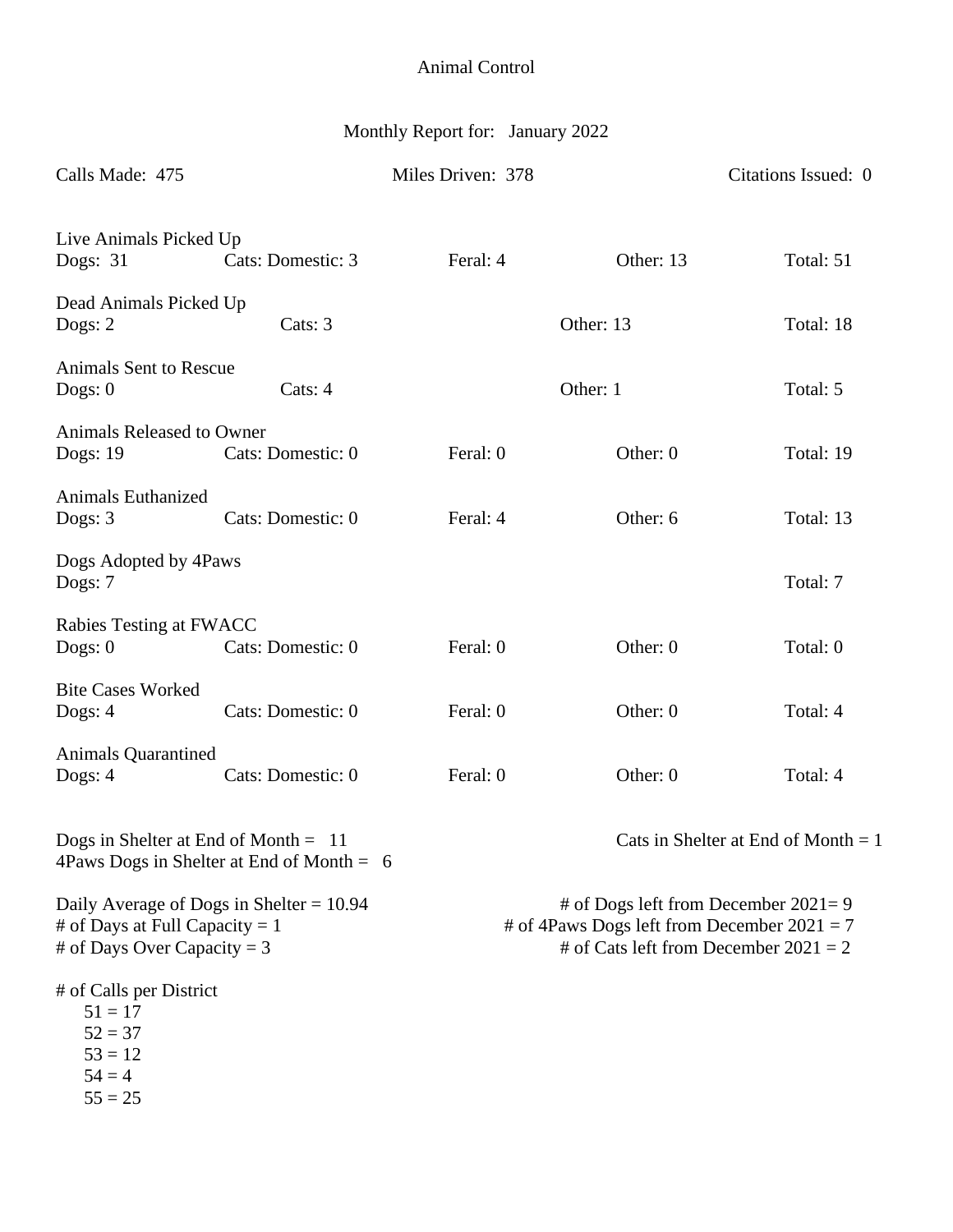# Monthly Report for: February 2022

| Calls Made: 433                                                                                              |       |                   | Miles Driven: 289                                                                                                               |                                       | Citations Issued: 2 |
|--------------------------------------------------------------------------------------------------------------|-------|-------------------|---------------------------------------------------------------------------------------------------------------------------------|---------------------------------------|---------------------|
| Live Animals Picked Up<br>Dogs: 29                                                                           | Cats: | Domestic: 6       | Feral: 6                                                                                                                        | Other: 9                              | Total: 50           |
| Dead Animals Picked Up<br>Dogs: $0$                                                                          |       | Cats: 1           |                                                                                                                                 | Other: 4                              | Total: 5            |
| Sent to Rescue<br>Dogs: 3                                                                                    |       | Cats: 5           |                                                                                                                                 | Other: 0                              | Total: 8            |
| <b>Released to Owner</b><br><b>Dogs: 14</b>                                                                  |       | Cats: Domestic: 1 | Feral: 0                                                                                                                        | Other: 0                              | Total: 15           |
| Euthanized<br>Dogs: $10$                                                                                     |       | Cats: Domestic: 0 | Feral: 7                                                                                                                        | Other: 6                              | Total: 23           |
| Adopted by 4Paws<br>Dogs: 5                                                                                  |       |                   |                                                                                                                                 |                                       | Total: 5            |
| Rabies Testing at FWACC<br>Dogs: $0$                                                                         | Cats: | Domestic: 0       | Feral: 0                                                                                                                        | Other: 0                              | Total: 0            |
| <b>Bite Cases Worked</b><br>Dogs: 3                                                                          | Cats: | Domestic: 1       | Feral: 0                                                                                                                        | Other: 0                              | Total: 4            |
| Quarantined<br>Dogs: $2$                                                                                     | Cats: | Domestic: 0       | Feral: 0                                                                                                                        | Other: 0                              | Total: 2            |
| Dogs in Shelter at End of Month $= 8$<br>4 Paws Dogs in Shelter at End of Month $= 5$                        |       |                   |                                                                                                                                 | Cats in Shelter at End of Month = $0$ |                     |
| Daily Average of Dogs in Shelter = $11.4$<br># of Days at Full Capacity = 1<br># of Days Over Capacity = $6$ |       |                   | # of Dogs left from January $2022 = 11$<br># of 4Paws Dogs left from January $2022 = 6$<br># of Cats left from January 2022 = 1 |                                       |                     |
| # of Calls per District<br>$51 = 14$<br>$52 = 27$<br>$53 = 18$<br>$54 = 5$<br>$55 = 21$                      |       |                   |                                                                                                                                 |                                       |                     |